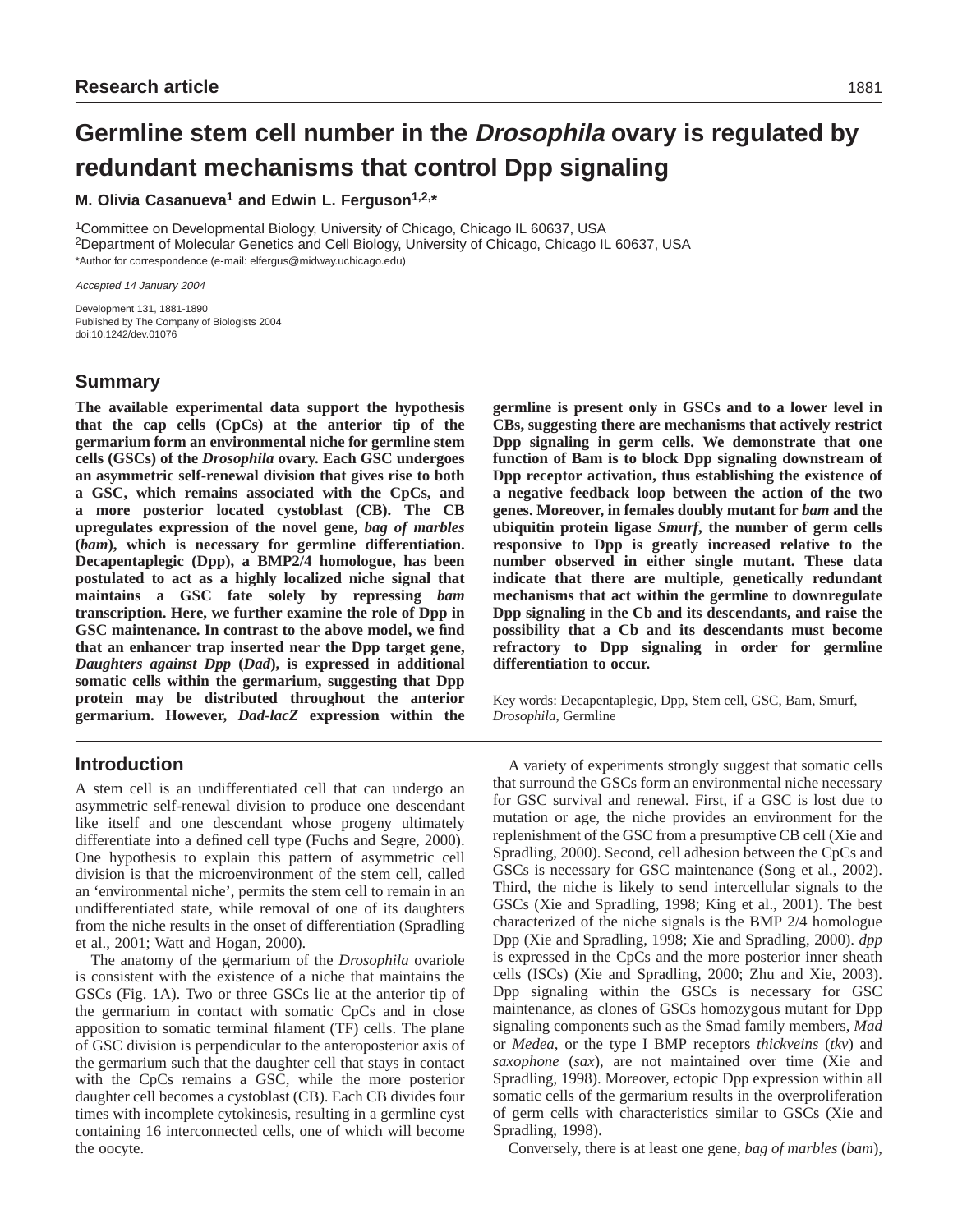#### 1882 Development 131 (9) **Research article Research article Research article Research article**

whose activity in CBs is necessary to promote germline differentiation. Females that lack *bam* activity have ovarioles that contain an overproliferation of cells with GSC or CB-like morphology (McKearin and Ohlstein, 1995). The *bam* gene is repressed in GSCs under control of Dpp signaling (Chen and McKearin, 2003a), but is expressed in CBs (McKearin and Spradling, 1990; Chen and McKearin, 2003b). Ectopic expression of *bam* in GSCs results in their elimination (Ohlstein and McKearin, 1997). Bam function requires the activity of *benign gonadal cell neoplasm* (*bgcn*), whose predicted protein product shares several motifs with the DexH family of RNA helicases (Lavoie et al., 1999; Ohlstein et al., 2000), suggesting that Bam and Bgcn act together to promote GSC differentiation by post-transcriptional regulation of gene activity (Ohlstein et al., 2000). These data suggest a model for control of the asymmetric GSC division in which the anterior GSC daughter has a high level of Dpp signaling and maintains a GSC fate by repressing *bam* transcription, while the posterior GSC daughter has a lower level of Dpp signaling, thereby allowing *bam* expression, which triggers a program leading to CB differentiation.

In this paper, we examine the mechanisms underlying the temporal and spatial control of Dpp signaling within the developing germline. We find that, although Dpp signaling in the somatic cells is not limited to the niche, the expression of the Dpp target gene *Dad*-*lacZ* in the germline is confined to GSCs and CBs. We demonstrate that one, but not the only, function of Bam is to downregulate Dpp signaling downstream of Dpp receptor activation, and that action of the ubiquitin protein ligase Smurf (Lack – FlyBase) is functionally redundant with that of Bam in downregulation of Dpp signaling. These data provide potential insight into the mechanisms underlying the stable switch in developmental states that occurs during GSC differentiation.

# **Materials and methods**

### **Stocks**

Wild-type and mutant stocks were maintained on standard yeast-agarcornmeal medium and all stocks were grown at 25°C. All alleles, aberrations and transgenes are described in FlyBase or the following references: *saxB18* (S. Podos, Y.-C. Wang and E.L.F., unpublished) and *P{vas-egfp::vas}* (Sano et al., 2002). To create *P{UAS.p-TkvAct}*, flies were transformed with a P-element plasmid containing DNA from the coding region of a constitutively-active form of the Thickveins receptor (TKV Q253→D) (Neul and Ferguson, 1998) inserted at *Not*I and *Xba*I sites into the UASp plasmid (Rørth, 1998).

#### **Immunocytochemistry, fluorescence and confocal microscopy**

Ovaries were dissected in EBR buffer and stained as described (Lin et al., 1994). The following primary antibodies were used: monoclonal anti-Orb antibody (1:10) (Lantz et al., 1994); polyclonal anti-*lacZ* antibody (1:500, Cappel); monoclonal anti-Hts antibody 1B1 (1:2.5) (Zaccai and Lipshitz, 1996); monoclonal anti-Myc antibody 1-9E10 (1:100, Santa Cruz); polyclonal anti-alpha spectrin antibody (1:400) (Byers et al., 1987); polyclonal anti-Vasa antibody (1:1000) (Liang et al., 1994); rat polyclonal anti-Tkv antibody (1:5) (Teleman and Cohen, 2000); monoclonal anti-BamC antibody used as described by McKearin and Ohlstein (McKearin and Ohlstein, 1995); and polyclonal anti-GFP (1:500, Abcam). The following secondary antibodies were used: anti-rabbit, anti-mouse and anti-rat Alexa Fluor 488 (1:1000, Molecular Probes); and anti-mouse and anti-rabbit Cy3 (1:1000, Jackson Immunoresearch). DNA was visualized either by YOPRO1 (1  $\mu$ M, Molecular Probes) or by DAPI (0.3  $\mu$ M, Molecular Probes) staining. Mounting of samples was carried out in a 70% Trisglycerol mixture pH 7.6 containing 2% DABCO (Sigma). Fluorescent images were captured with a Zeiss Axiocam mounted on a Zeiss Axioplan microscope equipped with a  $20\times$  Plan-Apo 1.4 NA objective. Digital images of serial optical sections were collected with a BioRad 1024 Zeiss confocal microscope using either 25× or 63× objectives. Images were merged using the LSM50 software and further processed using Adobe Photoshop 5.0.

#### **Determination of niche size in wild-type and mutant females**

The number of *Dad*-*lacZ*-expressing germ cells was determined in multiple ovarioles from females of each of the following genotypes (separated by commas):  $P\left\{lacZ\right\}Dad^{P1883}/TM3$ ,  $P\left\{lacZ\right\}Dad^{P1883}$ <br>bam<sup>D86</sup>/bam<sup>D86</sup>,  $Tp(2;2)DTD48/CyO$ ;  $P\left\{lacZ\right\}Dad^{P1883}/TM2$ . *bamD86*/*bamD86*, *Tp(2;2)DTD48*/*CyO; P{lacZ}DadP1883*/*TM2*, *saxB18*/*CyO; P{lacZ}DadP1883*/*TM2*, *saxB18 Tp(2;2)DTD48*/*CyO*; *P{lacZ}DadP1883*/*TM2*, *saxB18 Tp(2;2)DTD48*/*CyO; bamD86*/*bamD86 P{lacZ}DadP1883*, *Smurf15C; bamD86 P{lacZ}DadP1883*/*TM2* and *Smurf15C; bamD86*/*bamD86 P{lacZ}DadP1883*. For each ovariole from single mutant females, the number of cells expressing *lacZ* was counted using confocal microscopy. The statistical analyses of the number of GSCs in wild-type and single mutant ovarioles were performed using the GraphPad Prism program. We note that the survival to adulthood of double mutant flies of genotypes *Smurf15C;*  $bam^{D86}/bam^{D86}$   $P$ {lacZ}Dad<sup>*P1883*</sup> and  $sax^{B18}$   $Tp(2,2)DTD48/CyO;$ *bamD86*/*bamD86 P{lacZ}DadP1883* was much lower than expected.

#### **Phenotype of tumorous ovaries after Bam expression**

Flies of genotypes *P{hs-bam.O}; P{UAS.p-TkvAct)*/*TM3,Sb* and *P{Gal4::VP16-nos.UTR}* were mated at 25°C and transferred every day to new bottles. In experimental but not control crosses, on the seventh and following days after egg deposition, the F1 larvae/pupae were subject to two 1-hour 37°C heat shocks, separated by 1 hour at room temperature. After eclosion, experimental non-Sb F1 females were collected and kept in vials with fresh yeast at 25°C and heatshocked daily using the same protocol. Dissected ovaries of F1 non-Sb control and experimental females of the same age were examined with Nomarski or confocal optics. Some experimental females were mated with wild-type males in small egg-laying cups for 3 days to examine the follicular morphology of the eggs. Application of the identical heat shock protocol caused females of genotype *P{hsbam.O}* to lose all germ cells within their germaria.

#### **Nos and Dad-lacZ detection in tumorous ovaries after Bam expression**

Flies of genotype *P{nos-myc.V}*/*CyO; P{UAS.p-TkvAct} P{lacZ}DadP1883*/*TM3,Sb* were mated with flies of genotype *P{hsbam.O}*; *P{GAL4::VP16-nos.UTR}*/*TM3,Sb*. In experimental but not control crosses, F1 larvae/pupae were heat shocked as described above, beginning on day 9-10 of development and continuing for 1 or 2 days after eclosion. Ovaries from control and experimental non-Sb, non-Cy F1 females of the same age were stained at the same time, and image acquisition of control and experimental samples was performed at the same session. Specifically, control tumors were scanned first and the same acquisition parameters were used to scan the experimental samples. The images of control and experimental ovaries were subsequently processed identically. Each set of experiments was repeated at least three times.

#### **Expression of lacZ in bamD86 mutant ovaries**

Flies of genotypes *P{hs-bam.O}*; *bamD86/ TM3,Sb* and *P{UAS-lacZ.p}; bamD86 P{GAL4::VP16-nos.UTR*}/*TM3,Sb* were crossed. For the experimental but not control cross, F1 progeny were subject to heat shock using the protocol described above. Ovaries from F1 non-Sb experimental and control females were dissected 1-2 days after eclosion.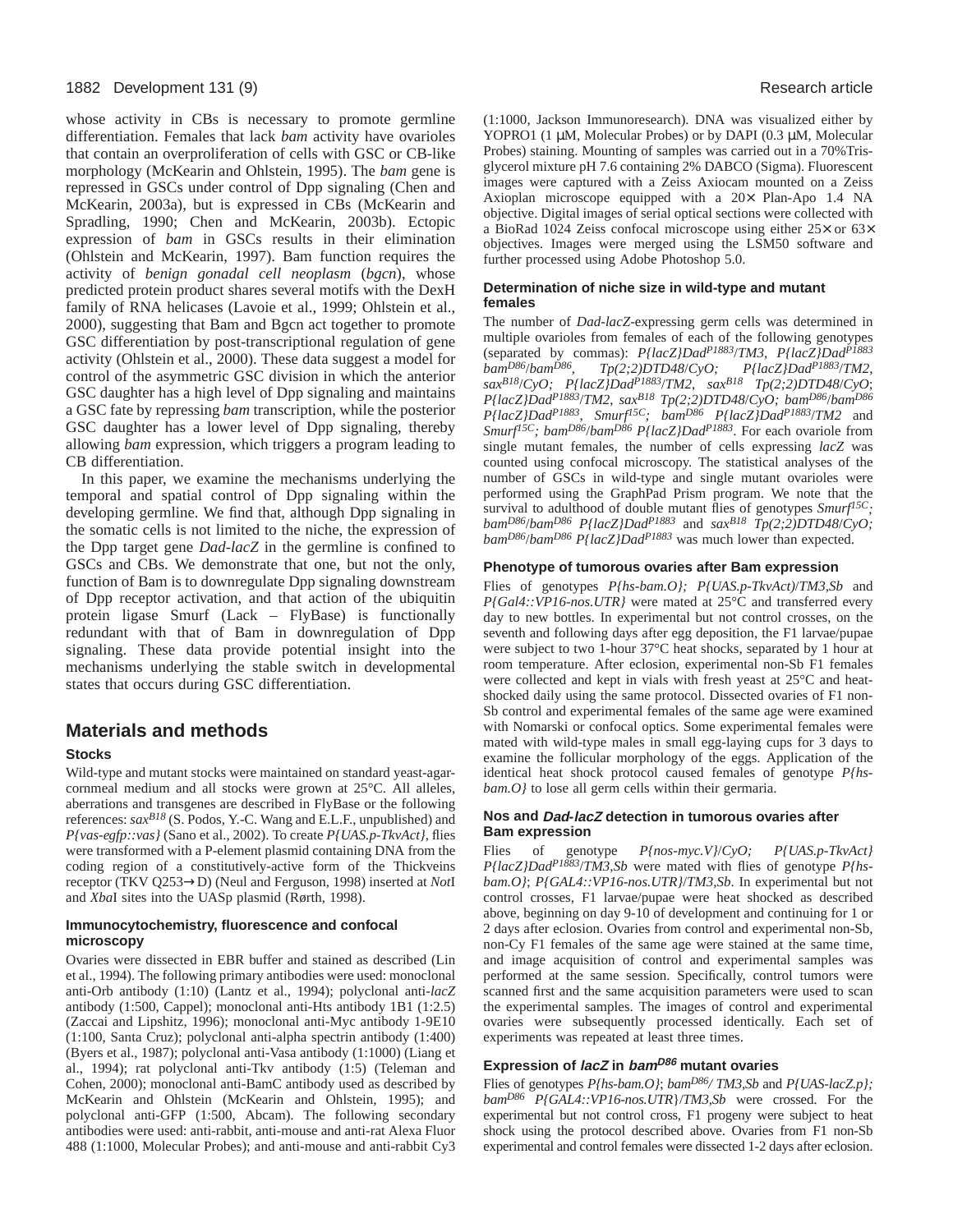#### Control of germline stem cell number 1883

**Fig. 1.** Identification of cell types within the germarium. (A) A representation of the germarium. The germline stem cells (GSCs) reside at the anterior tip of the germarium and divide asymmetrically such that one daughter becomes a cystoblast (CB) while the other daughter remains a GSC. GSCs are associated with terminal filament (TF) and cap cells (both somatic cells, dark blue). All GSCs and CBs contain spectrosomes (green dot) and express *Dad*-*lacZ* (blue dot). The CBs undergo four rounds of mitotic division with incomplete cytokinesis to produce 2, 4 and 8 germline cell cysts (CC) in Region 1 and 16 CC in Region 2A. All cyst cells are interconnected by a fusome (green lines). Germ cells are associated with inner sheath cells (ISCs) in Regions 1 and 2A of the germarium. In Region 2B, one cell of the 16 CC becomes specified as an oocyte (purple), and cysts become enveloped by follicle cells (light blue), derived from somatic stem cells (SSC). In Region 3, a stage 1 egg chamber buds off from the germarium. (B-I) Confocal projections of morphologically wild-type germaria or ovarioles. Arrow indicates position of terminal filament. (B) Germarium of female carrying a Nos-Myc transgene, showing low expression in GSCs and CBs (bracket), absence from two- to eight-cell cysts, and high expression in 16-cell cysts (anti-spectrin, green; anti-Myc, red). Germarium (C,E,F) and whole ovariole (G) of females of genotype *P{lacZ}DadP1883*/ *TM3,Sb*. (C,E,G) Anti-*lacZ* (green), anti-Hts (red). Bracket in G indicates region 2 of the germarium.(F) Anti-*lacZ* (green). *Dad*-*lacZ* expression in the germline is present at high levels in GSCs (asterisk) and at lower levels in CBs (circles in E and F), but expression of *Dad*-*lacZ* is observed in cap cells and ISCs (arrowheads). (D) Germarium of a female of genotype *P{ptc-GAL4} P{UAS-GFP}* (anti-GFP, green; anti-Hts, red). GFP is expressed in ISCs (arrowheads). (H) Distribution of EGFP-VAS fusion protein in flies carrying a *P{vas-egfp::vas}* transgene(anti-GFP, green; anti-Hts, red). Bracket in H indicates region 2 of the germarium. (I) Ovariole of female of genotype *P{vas-GAL4}*/+; *P{UAS.p-TkvAct} P{lacZ}DadP1883*/+ + (anti-GFP, green; anti-Hts, red). Note *lacZ* expression in germ cells at anterior tip of the germarium (top asterisk) and in egg chambers (bottom asterisks), but not in developing egg cysts in regions 2 and 3 of the germarium (bracket). (J) Summary of expression pattern of germline markers. Spec, spectrosome; Fus, fusome.

#### **Epistatic analysis of Mad<sup>12</sup> and bamD86**

To determine the approximate half lives of wild-type or *Mad* mutant GSCs, females of genotype *P{ry+,hs-neo,FRT}40A*/*CyO*; *bamD86*/ *TM2,Ubx* (for wild-type GSCs) or *Mad12 P{ry+,hs-neo,FRT}40A*/ *CyO*; *bamD86*/*TM2,Ubx* (for *Mad* mutant GSCs) were mated with males of genotype *P{hs-FLP}*/*Y; P{arm-lacZ} P{ry+,hsneo,FRT}40A*; *bamD86*/*TM2,Ubx* in bottles and transferred daily. For both sets of crosses, the F1 progeny from the cross were heat-shocked twice at 37°C for 1 hour separated by 8-12 hours at stage P4 pre-pupae or P5 pupa, and ovaries from phenotypically Ubx F1 females were examined. Clones of wild-type GSCs were present in 38% of ovarioles (*n*=138) in 5-day-old females and 48% of ovarioles in 10-day-old females (*n*=79). GSCs mutant for *Mad<sup>12</sup>* were present in 20% of ovarioles (*n*=73) from 5-day-old females, but only 4% of ovarioles



(*n*=140) from 10-day-old females. Germline clones of wild-type or *Mad* cells in a *bam* background were examined in ovaries of non-Ubx F1 females from the above crosses.

# **Results**

# **Dpp signaling in the germline is limited to GSCs and CBs**

Cell fates within the germarium of the *Drosophila* ovariole can be characterized by a combination of morphological and molecular markers, which facilitate analysis of cell fate choice (Fig. 1A,J). One such marker, the Nos protein, is present in the GSCs and CBs, absent from 2-8 cell cysts, but is expressed at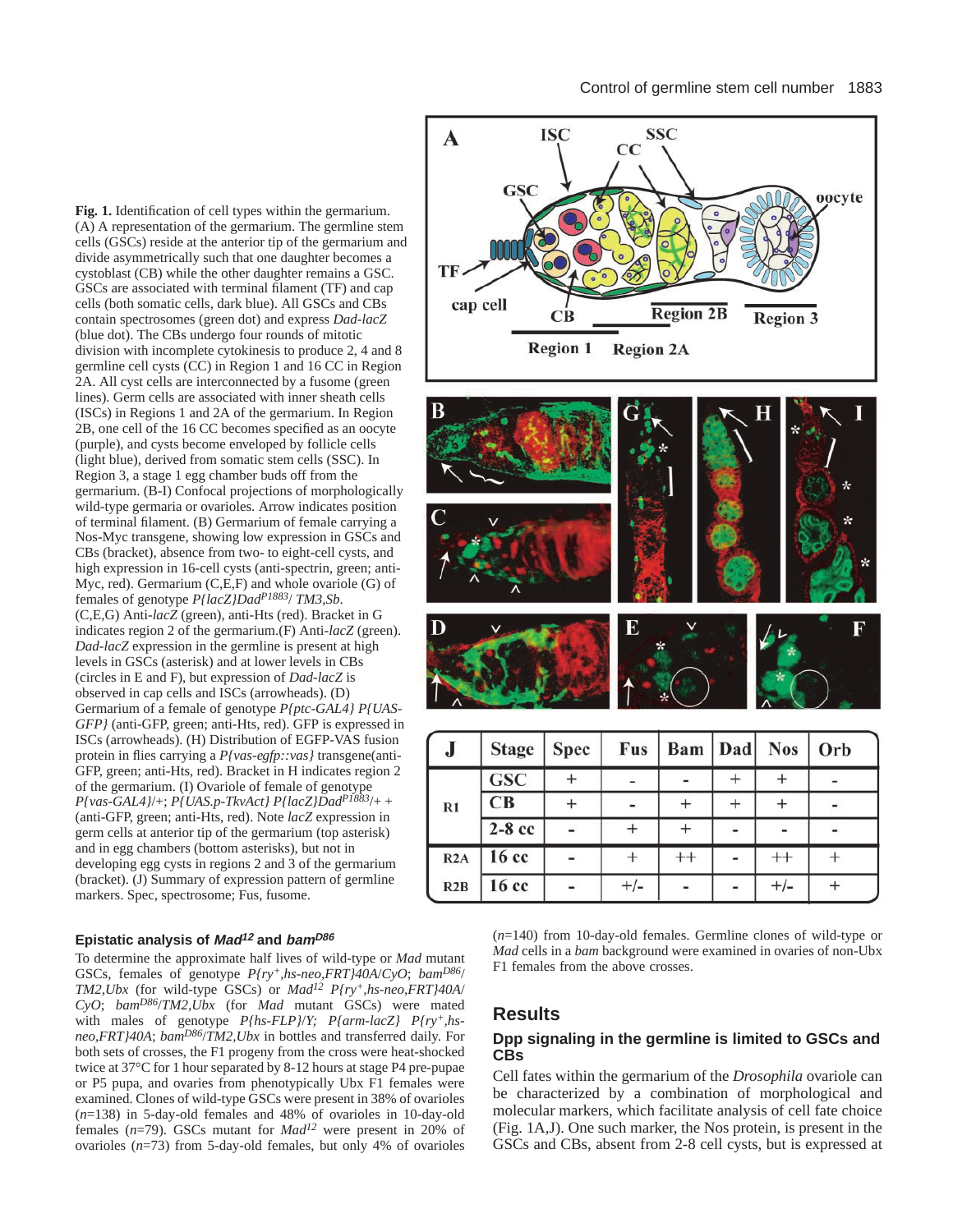high levels in 16 cell cysts (Verrotti and Wharton, 2000) (Fig. 1B). Other markers for cell type include Bam and the *Drosophila* CPEB homolog Orb, which is first expressed at high levels between the 8 and 16 cell cyst stage and ultimately becomes restricted to the presumptive oocyte (Lantz et al., 1994). Thus, a combination of molecular and morphological markers allows identification of all cell types within the germarium (Fig. 1J).

Because Dpp is both necessary for GSC maintenance and can be sufficient to cause overproliferation of cells with morphologies similar to GSCs, we wished to determine which germ cells within the germarium are responsive to Dpp signaling. To do so, we examined the spatial expression of *lacZ* driven by a P-element enhancer trap inserted near the Dpp target gene, *Dad*, which encodes an inhibitory Smad that in other developmental contexts has been shown to be transcriptionally activated by Dpp signaling (Tsuneizumi et al., 1997). Previous analysis (Xie and Spradling, 1998) had shown that GSCs lacking *Dad* have a longer half-life than do wildtype GSC clones, indicating that *Dad* functions within the germline. We found that *lacZ* is expressed only in spectrosomecontaining cells and is absent from all fusome-containing cells (Fig. 1C). Moreover, putative GSC cells at the anterior tip of the germarium have an elevated level of *lacZ* expression compared with putative CB cells removed from the anterior tip (Fig. 1C,E,F). Using the criteria of cell position and level of *lacZ* expression, we found that wild-type ovarioles have an average of 2.3±0.9 putative GSCs, and 1.2±0.8 putative CBs (*n*=24). Moreover, *Dad*-*lacZ* is not expressed within the developing cysts and egg-chambers (Fig. 1G). Thus, within the germline, Dpp signaling is strictly limited to GSCs and CBs, and CBs appear to be less responsive to Dpp than their GSC sisters. Similar results were also reported recently by Kai and Spradling (Kai and Spradling, 2003).

The pattern of *Dad*-*lacZ* expression also allowed us to assay which somatic cells within the germarium are responsive to endogenous Dpp signaling. Although *lacZ* expression in somatic cells varied between individual preparations, in a significant fraction of wild-type ovarioles *Dad*-*lacZ* expression was visible in CpCs, but also in multiple somatic cells located in the same positions within regions 1 and 2A of the germarium as ISCs that express *patched* (Forbes et al., 1996) (Fig. 1D). This observation indicates that the CpCs and the ISCs are both exposed to Dpp and responsive to Dpp signaling, suggesting that Dpp is not limited to the GSC niche.

We then expressed a constitutively active form of the Dpp receptor Thickveins (TkvAct) in germ cells using a Gal4-UAS system optimized for germline expression (Rørth, 1998). When the *P{UAS.p-TkvAct}* construct was placed initially under the control of a *P{vas-GAL4}* driver, no overt change in morphological phenotype was observed. We assayed these ovarioles for Dpp signaling, as evidenced by *Dad*-*lacZ* expression. While the *vasa* promoter drives expression throughout the germline (Fig. 1H), we observed that the expression of the *Dad*-*lacZ* reporter gene in females of genotype *P{vas-GAL4}*/*+*; *P{UAS.p-TkvAct} P{lacZ}DadP1883*/  $+ +$  was not uniform. Specifically, in all ovarioles examined (*n*=15), *lacZ* was expressed in the GSCs and CBs and in the developing egg chambers (asterisks, Fig. 1I), but was absent from the developing cysts (bracket, Fig. 1I), suggesting that cyst cells are partially or completely refractory to Dpp signaling.

Taken together, these data argue against a model in which the observed restriction of germline Dpp signaling to the GSC and CBs is caused only by the limited exposure of GSCs to Dpp ligand. Rather, these data strongly suggest that Dpp is present throughout the anterior germarium and that cell-intrinsic mechanisms operating within the developing cysts play an active role in downregulating Dpp signaling.

#### **Constitutive Dpp signaling within the germline prevents GSC differentiation**

Expression of the *P{UAS.p-TkvAct)* construct at higher levels, through use of a *P{Gal4::VP16-nos.UTR}* driver, resulted in production of 'tumorous' ovarioles that did not contain any differentiating egg chambers (Fig. 2A), but were filled with cells with all characteristics of wild-type GSCs. Specifically, all germline cells in these tumorous ovarioles contained spectrosomes (Fig. 2B,C), expressed *Dad*-*lacZ* (Fig. 2B), and stained for Nos-Myc (Fig. 3D). Moreover, no germline cells in any mutant ovariole (*n*=40) stained with the CB marker, Bam-C (Fig. 2C), nor expressed *bam* mRNA (not shown), as opposed to sibling wild-type ovaries in which Bam-C was expressed in CBs and young cysts (not shown). Many germ cells within these tumors are capable of undergoing an apparent self-renewal division, as evidenced by staining with an anti-Histone H3 antibody that recognizes cells in M phase (not shown), and, as described below, are capable of differentiation. Thus, using the spectrum of markers available to us, we conclude that cell autonomous activation of Dpp



**Fig. 2.** Characterization of ovarioles from females expressing the TkvAct receptor. All females were of genotype *P{UAS.p-TkvAct}*/ *P{Gal4::VP16-nos.UTR}*. (A) Nomarski image of multiple tumorous ovarioles. (B) Confocal projection of tumorous ovariole from 2-dayold female carrying the *Dad*-*lacZ* transgene, indicating all germ cells express Tkv and *Dad*-*lacZ* (anti-Tkv, green; anti-*lacZ*, red). (C) Tumorous ovariole from a 1-day-old female indicating lack of BamC expression (anti-BamC, green; anti-spectrin, red). (D,E) Tumorous ovarioles from 3-day-old (D) and 1-week-old (E) females (anti-Hts, green; anti-Vasa, red). Arrow indicates position of terminal filament. Scale bars: 10 µm.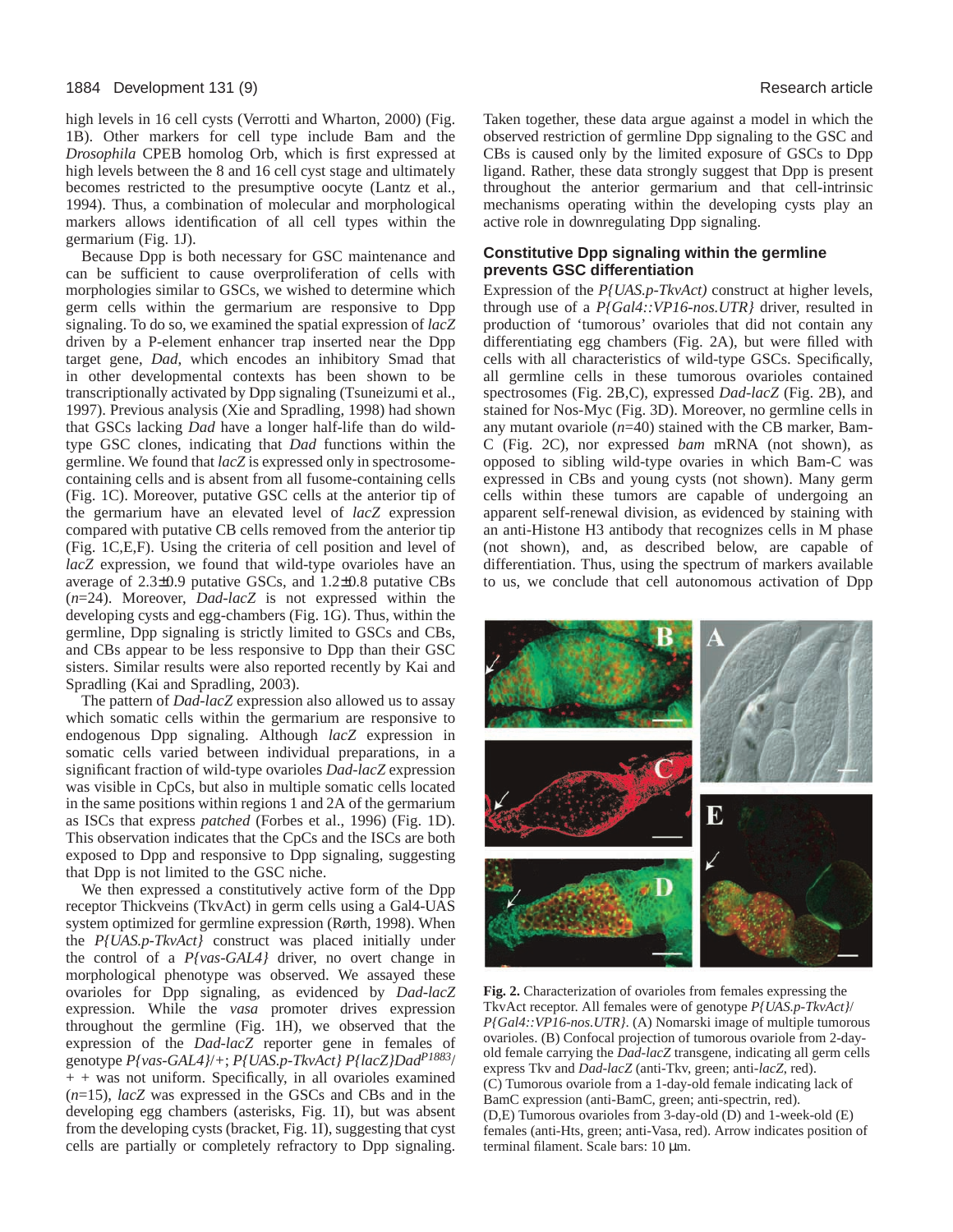signaling in the germline produces cells with morphological, molecular and functional characteristics indistinguishable from wild-type GSCs.

Expression of the TkvAct receptor in the germline, however, is not sufficient to maintain putative GSC identity indefinitely. Whereas all germ cells in tumors from young females (Fig. 2D) express the germline-specific RNA helicase Vasa (Lasko and Ashburner, 1988), germ cells in the posterior of tumorous ovarioles of females greater than 5 days old fail to express Vasa (Fig. 2E) and show decreased Nos-Myc expression (not shown). Moreover, some germ cells undergo apoptosis (not shown). We note that germ cells in aged *bam* mutant females display identical phenotypes (not shown), thus we infer this phenotype is not due to prolonged Dpp signaling, but may result from any of a number of causes, including hypoxia, loss of niche signals or inability to undergo differentiation.

These data demonstrate that Dpp has no additional, obligate role in somatic cells for maintenance of GSC-like identity, and that Dpp signaling initially can maintain GSC-like cells independent of the somatic niche. However, as the majority of these germ cells are not in contact with the somatic niche, and thus may not receive contact-dependent niche signals, these germ cells could represent an intermediate state between a GSC and a CB. A similar hypothesis was proposed recently by Gilboa et al. (Gilboa et al., 2003). For simplicity of nomenclature, though, we will refer to these cells in the remainder of this paper as GSCs, but we recognize that a more extensive panel of molecular markers will be required to determine whether these cells are in fact identical to wild-type GSCs.

# **Bam expression promotes GSC differentiation in part by downregulation of Dpp signaling**

We then wished to investigate whether Bam function would be sufficient to promote GSC differentiation in the presence of constitutive Dpp signaling. To do so, we heat shocked flies of genotype *P{hs-bam.O}*/ +*; P{UAS.p-TkvAct}/ P{Gal4::VP16 nos.UTR}* daily starting at 7 days of development and observed their ovaries at various periods after eclosion. Our data indicate that expression of Bam is sufficient to completely overcome the effects of constitutive Dpp signaling to promote normal germline differentiation.

Examination of ovarioles 3 or 4 days after eclosion revealed significant rescue of the tumorous ovariole phenotype (Fig. 3A), with all ovarioles containing egg chambers with large, polyploid nuclei and germline expression of Orb. Although many of these egg chambers had a normal 15:1 nurse cell to oocyte ratio, some contained an abnormal number of germ cells (Fig. 3A and inset). Extension of the heat shock to 7 days posteclosion and assay of the ovarian phenotype 3 days later resulted in the production of ovarioles with completely normal morphology (Fig. 3B). The germaria of many rescued ovarioles had a wild-type appearance with a small number of spectrosome-containing cells in the GSC niche (Fig. 3C). However, some germarium were devoid of germ cells, suggesting that germ cells in the GSC niche may be more, but not completely, resistant to the effects of Bam. Many females subject to this heat shock regiment laid eggs with normal follicular morphology; however, the eggs did not differentiate cuticle, possibly because of the dorsalizing effects of the TkvAct receptor on embryonic pattern.

We then determined whether ubiquitous ectopic expression of Bam in tumorous ovarioles caused the same pattern of changes in morphology and gene expression during initial GSC differentiation as was observed in wild-type ovarioles. Flies of genotype *P{hs-bam.O}*/+; *P{nos-myc.V}*/*+*; *P{UAS.p-TkvAct} P{lacZ}DadP1883*/*P{GAL4::VP16-nos.UTR}* were heat shocked daily starting at 9 or 10 days of development and their ovaries were examined 2 days after eclosion for the expression of the Nos-Myc and *Dad*-*lacZ* markers. Although Nos was present in all germ cells in control tumorous ovarioles not subject to heat shock (Fig. 3D), Nos displayed a dynamic pattern of expression in heat-shocked ovarioles that was identical to its pattern in the wild type (Fig. 3E). Specifically, Nos was expressed in all spectrosome-containing cells in the heat-shocked ovarioles (100%, *n*=87 cells), was absent in twoto eight-cell cysts (18%, *n*=17 cysts), and became upregulated in all 16-cell cysts (100%, *n*=15 cysts). These results demonstrate that the dynamic pattern of wild-type Nos expression is recapitulated after ectopic Bam expression, raising the possibility that Nos downregulation is necessary for cyst formation.

We were particularly interested in examining the pattern of *Dad*-*lacZ* expression in these heat-shocked tumorous ovarioles. If the spatial extent of Dpp signaling in wild-type germaria were controlled solely by ligand availability, then we would expect to see that germ cells in the heat-shocked ovarioles would continue to express *Dad*-*lacZ*. Alternatively, if Dpp signaling is actively downregulated during germ cell differentiation, then differentiating germ cells in the heat shocked ovarioles should not express *Dad*-*lacZ*.

Comparison of confocal projections of heat-shocked ovarioles to control, non heat-shocked ovarioles that were processed identically revealed a decrease in the amount of *lacZ* present in the germ cells of the heat-shocked ovarioles compared with the controls (78%, *n*=41 ovarioles). Significant downregulation (compare Fig. 3F to Fig. 3G) but not elimination (Fig. 3H) of *Dad*-*lacZ* levels occurred prior to downregulation of Nos during cyst formation and was specific to the germline, as *Dad*-*lacZ* expression remained at high levels in somatic cells (Fig. 3G). We correlated the expression of *Dad*-*lacZ* in these heat shocked ovarioles with two distinct markers for the state of germline differentiation, the presence of spectrosomes or fusomes in a given germ cell, and whether any surrounding germ cells expressed Orb. Strikingly, *lacZ* was never present in germ cells undergoing overt differentiation, either those that had fusomes (Fig. 3I; 0%, *n*=20 cysts), or expressed Orb (not shown). Moreover, the decrease in *lacZ* expression is apparent (67%, *n*=168 cells) in many spectrosome-containing cells (compare Fig. 3J with 3K). In general, downregulation of *lacZ* expression in spectrosomecontaining cells was more evident in ovarioles with signs of overt differentiation, such as cyst formation. The downregulation of *lacZ* expression is not likely to be due to action of Bam on either the UAS-GAL4 system or the stability of *lacZ*, as flies of genotype *P{hs-bam.O}*/*P{UAS.p-lacZ}*; *P{GAL4::VP16-nos.UTR} bamD86*/*bamD86*, in which the same regulatory constructs were used to drive *lacZ* expression, displayed *lacZ* staining throughout the germline prior to (Fig. 3L), and after a heat shock expression of Bam that caused germline cyst production (Fig. 3M). Taken together, these data indicate that expression of Bam leads to a block in Dpp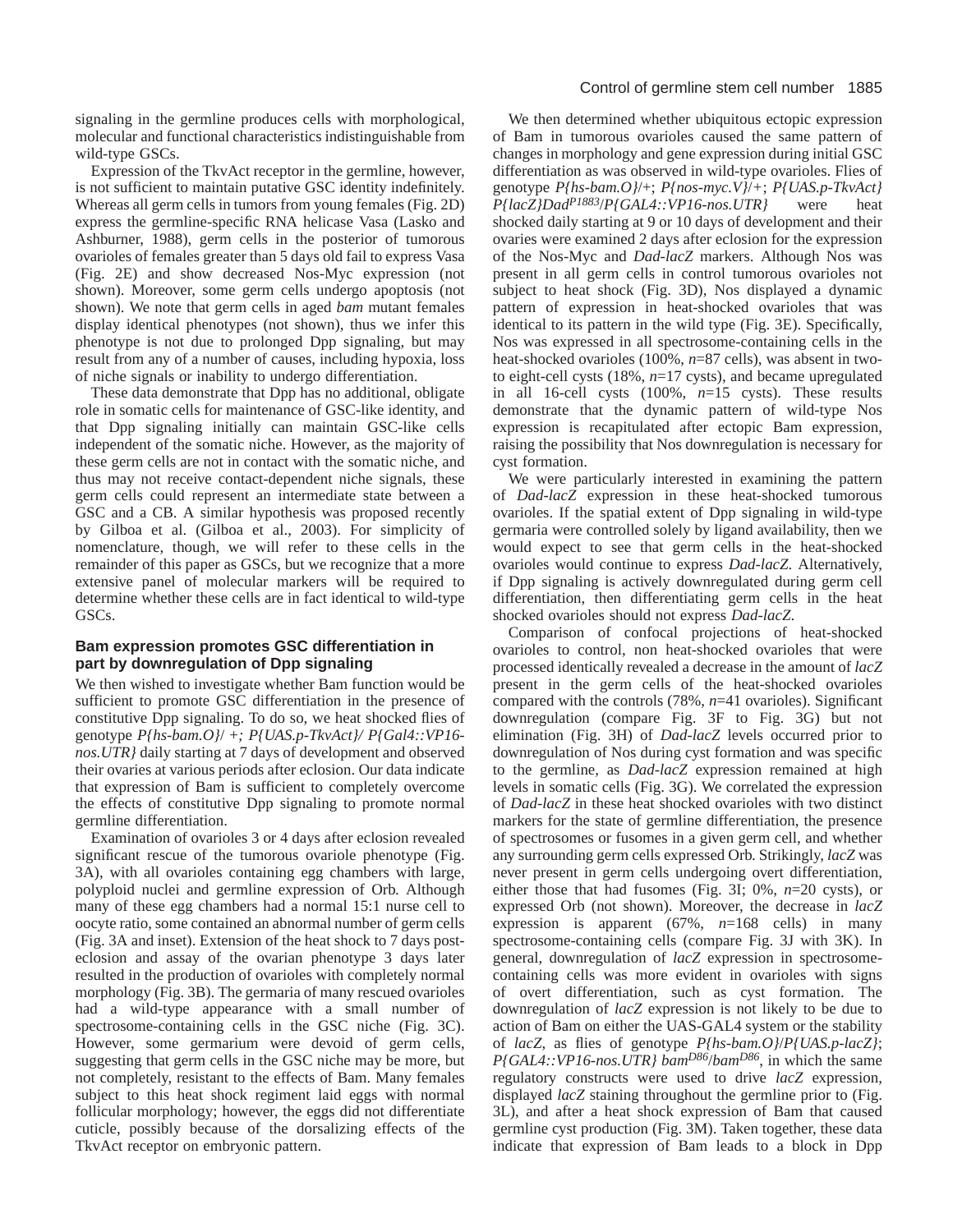#### 1886 Development 131 (9) New York Structure and Structure and Structure and Structure article and Structure article

**Fig. 3.** Bam promotes differentiation of TkvAct ovarioles in part by downregulating Dpp signaling prior to overt GSC differentiation. (A-C) Fluorescence (A) and confocal (A inset, B,C) projections of ovarioles from females of genotype *P{hs-bam.O}*/ *+*; *P{UAS.p-TkvAct)/ P{Gal4::VP16 nos.UTR}*. Anti-Orb (red). (A) DAPI staining (green). Ovariole of female subject to daily heat shock from day 10 of development. (Inset) Abnormal egg chamber from an ovariole of a similarly treated female. (B,C) Yopro-1 staining (green) of (B) ovarioles and (C) germarium of 10-day-old female subject to daily heat-shock from day 9-10 of development until 7 days post-eclosion. Note complete rescue of the tumorous phenotype (B), with differentiation of wild-type appearing egg chambers with 15 polyploid nurse cells and localization of Orb to the presumptive oocyte, and wild-type appearance of the germarium (C). (D-K) Confocal projections (D-G) or confocal sections (H-K) of germaria or ovarioles from females of genotype *P{hs-bam.O}*/ *+; P{nos-myc.V}*/ *+; P{UAS.p-TkvAct} P{lacZ}DadP1883*/ *P{GAL4::VP16-nos.UTR}*. (D,E) Antispectrin (red), anti-Myc (green). In a non-heat shocked control germarium (D),



all germ cells express Nos (circle, one example). In a germarium from a 2-day-old adult female heat shocked daily from day 9-10 of development (E), all spectrosome-containing cells express Nos (circle, one example). Nos is downregulated in all germline cysts that have between two and eight cells (asterisks), but is re-expressed at high levels in 16 cell cysts (arrowhead). (F,G) Anti-Myc (red), anti-*lacZ* (green). Ovarioles from 2-day-old female without heat shock (F), or with daily heat shocks starting at day 10 of development (G). In heat-shocked ovarioles, the level of Nos-Myc is unchanged in germ cells, while the level of *Dad*-*lacZ* expression is significantly reduced in germ cells, but not in follicle cells. (H) Anti-*lacZ* (green). A confocal section from part of the projection in G, showing *lacZ* expression is reduced but not eliminated in the germline. (I-K) Germaria from control (J) and heat shocked (I,K) females (anti-*lacZ*, green; anti-Hts, red). Compared with control females (J), heat-shock causes reduction, but not elimination of *lacZ* expression in spectrosome containing cells (K, asterisk), and complete elimination of *lacZ* expression in fusome-containing cysts (I, asterisk). (L,M) Confocal projections of ovarioles from females of genotype *P{UAS-lacZ.p*}/ *P{hs-bam.O}*; *bamD86*/ *P{GAL4::VP16-nos.UTR} bamD86* (anti-Hts, red; anti-*lacZ*, green). Germarium of non-heat shocked control (L) and germarium of 2-day-old female heat shocked daily from day 9-10 of development (M), showing rescue of tumorous phenotype as evidenced by differentiating egg chambers. Levels of *lacZ* are not reduced after heat shock. (A-E,I-M) Arrow indicates terminal filament.

signaling downstream of Tkv activation, and that this block occurs prior to onset of overt GSC differentiation.

#### **Bam plays an instructive role in germline differentiation**

Previous experiments (Xie and Spradling, 1998) have shown that loss of Dpp signaling in the germline leads to failure to maintain a GSC fate. Conversely, Bam has been shown to be both necessary and sufficient to promote CB differentiation (McKearin and Spradling, 1990; Ohlstein and McKearin, 1997). The data presented above raise the possibility, however, that Bam could promote CB differentiation solely by blocking Dpp signaling. To determine whether Bam has additional functions during CB differentiation, we used the FLP-FRT system (Xu and Rubin, 1993) to make clones of germ cells doubly mutant for *bam* and the Dpp signal transducer *Mad*.

Previous work (Xie and Spradling, 1998) indicated that GSCs homozygous for *Mad12* are not maintained over time. We repeated these experiments and arrived at similar conclusions (Materials and methods). Although the fates of GSCs lacking *Mad* function were not ascertained in these experiments, in both our analysis and that of Xie and Spradling (Xie and Spradling, 1998), young *Mad* mutant cysts were found in the anterior germarium a significant time after induction of mitotic recombination, suggesting they were progeny of mutant GSCs that had undergone differentiation. Moreover, we found that all such cysts (*n*=23) were phenotypically normal, indicating Dpp signaling is not required for cyst differentiation.

We were unable to obtain either wild-type or *Mad* mutant germ cell clones by inducing mitotic recombination in adult *bam* females, suggestive of a very slow rate of germ cell division in the adult. However, small clones of germ cells doubly mutant for *Mad* and *bam*, containing on average one or two cells, could be obtained after induction of recombination in pupal stages. These doubly mutant cells contained round spectrosomes and were identical in morphology to *bam* single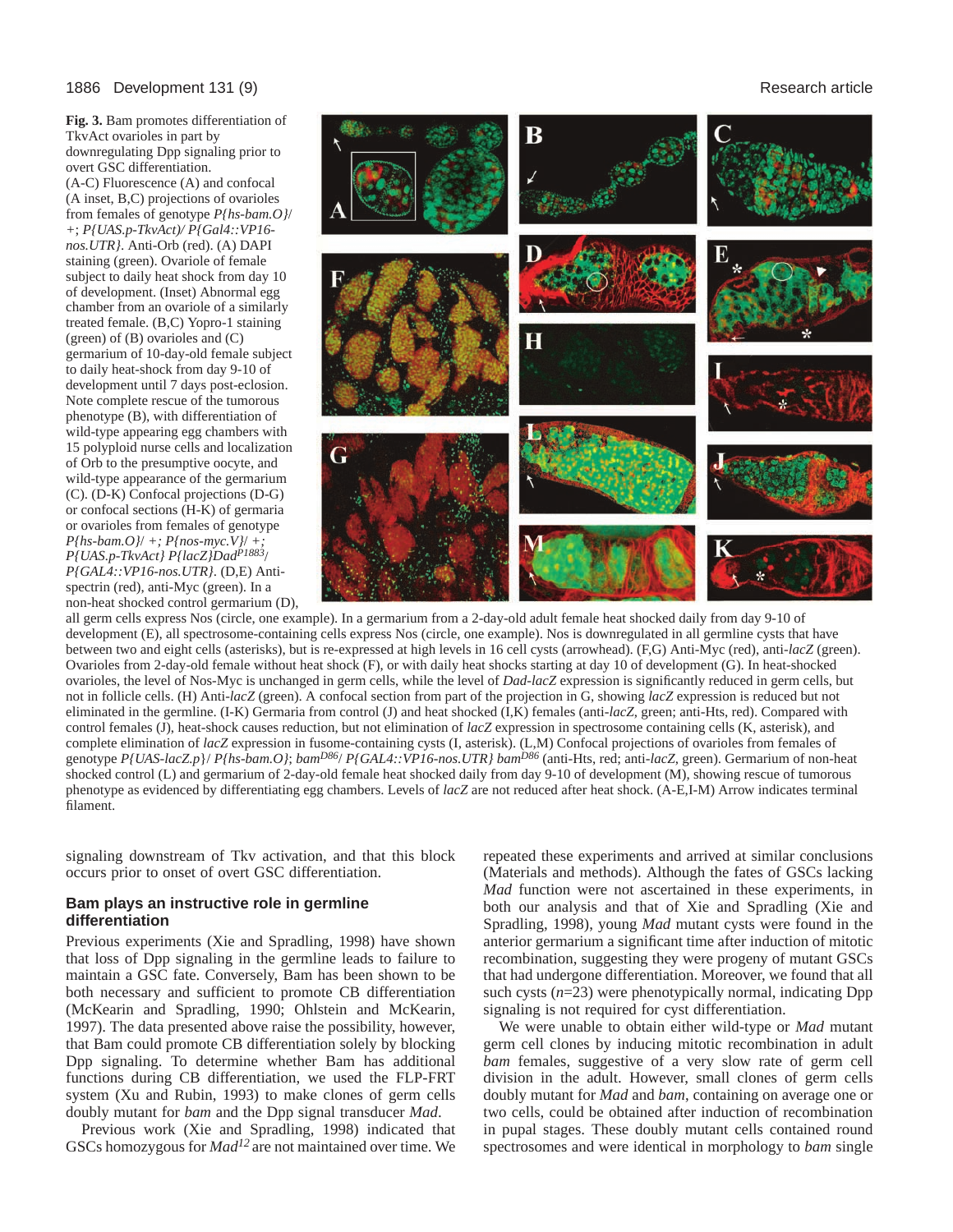

**Fig. 4.** *bam* is epistatic to *Mad*. Confocal projections of tumorous ovarioles from young (under 5-day-old) females of genotype *P{hs-FLP}*;*P{arm-lacZ} P{ry+,hs-neo,FRT}40A*/ *Mad<sup>12</sup> P{ry+,hsneo,FRT}40A*; *bamD86* (anti-Hts, green; anti-*lacZ*, red). (A) Non heat-shocked control. (B) After heat-shock-induced mitotic recombination, doubly mutant germ cells, which do not express *lacZ*, had rounded spectrosomes, indicative of failure to form cyst cells. Arrow indicates terminal filament.

mutant germ cells (100%, *n*=30 ovarioles, compare Fig. 4B with 4A), indicating these cells did not form germline cysts. Because Dpp signaling is not required for cyst differentiation, these data indicate that Bam plays an essential role in CB differentiation independent of its function in downregulating Dpp signaling.

### **Bam acts redundantly with Smurf to downregulate Dpp signaling in the germline**

As ectopic expression of Bam was sufficient to downregulate Dpp signaling in the TkvAct ovarioles, we wished to determine whether the number of germ cells responsive to Dpp signaling was increased in *bam* mutant ovarioles. We found that *lacZ* was expressed in 2.2±0.6 (*n*=27) germ cells in the anterior tip of *bam* mutant germaria (Fig. 5A), which is equivalent to the number of cells with elevated *Dad*-*lacZ* expression in wildtype ovarioles. Similar data were also reported recently by Kai and Spradling (Kai and Spradling, 2003). From these data, we conclude that *bam* action is not absolutely required to downregulate Dpp signaling during GSC differentiation. Moreover, these data suggest *bam* mutant germ cells may represent a novel or intermediate step in the process of germline differentiation, as the great majority of *bam* mutant germ cells have a molecular signature different from either a GSC or a CB.

One resolution to the apparent paradox of the sufficiency of Bam, but not its necessity, for downregulation of Dpp signaling during GSC differentiation would be if Bam were functionally redundant with the action of a second gene. Previous work

#### Control of germline stem cell number 1887

from our laboratory identified two classes of mutations that elevate Dpp signaling in the embryo (Podos et al., 2001) (S. Podos, Y.-C. Wang and E.L.F., unpublished). Loss-of-function mutations in the *Smurf* gene, which encodes an ubiquitin protein ligase, cause spatial expansion and temporal prolongation of Dpp signaling (Podos et al., 2001), probably through the failure to degrade active forms of Mad (Liang et al., 2003). An embryonic phenotype similar to that caused by *Smurf* mutations is also observed when certain dominant gainof function mutations in the type I BMP receptor *saxophone* (*sax*) are placed in the background of three copies of the *dpp<sup>+</sup>* gene (S. Podos, Y.-C. Wang and E.L.F. unpublished), suggesting that the *sax* mutations also cause temporal prolongation of Dpp signaling, possibly because of failure to downregulate the receptor complex.

We then determined how these classes of mutations affected the spatial extent of Dpp signaling within the GSC niche. Ovarioles from *Smurf 15C* mutant females had a significantly greater number (4.0±2.0, *P*<0.001, Neuman-Kuels test, *n*=20) of high-*lacZ* expressing cells than did wild-type ovarioles (Fig. 5C). Although the number of high-*lacZ* expressing cells in ovarioles of females carrying three copies of *dpp+* (2.7±1.3, *P*>0.05, *n*=18) and in ovarioles from females carrying the dominant  $sax^{B18}$  allele (3.2±1.3, *P*>0.05, *n*=9) was not significantly different from wild type, ovarioles from females carrying both the *dpp<sup>+</sup>* duplication and the *saxB18* allele had a significantly greater number (4.0±1.7, *P*<0.001, *n*=25) of high*lacZ*-expressing cells than did wild type (Fig. 5B). Thus, mutations that elevate or prolong Dpp signaling can increase the number of putative GSCs within the niche, suggesting mechanisms that control perdurance of Dpp signaling could also play a role in limiting Dpp signaling within the germline.

To determine whether either of these genotypes could synergize with *bam* mutations to result in a more extensive deregulation of Dpp signaling within the germline, we constructed *bam* mutant females that also carried the *Smurf* or *sax* mutations. We found that in many multiply mutant ovarioles the spatial extent of Dpp signaling was significantly expanded, so that *Dad*-*lacZ* expression was observed in germ cells throughout the entire ovariole. This phenotype was not uniform, however, and could vary even in ovarioles from a single female (e.g. Fig. 5D-F contains images from a single confocal section of ovarioles from one female). In general, ovarioles from females of these mutant genotypes fell into two phenotypic classes. The first class showed a substantial increase in the number (12.1±6.0,  $n=21$  *sax<sup>B18</sup>*  $Tp(2,2)DTD48/$ *+ +*; *bamD86* ovarioles; 11.1±3.8, *n*=17 *Smurf15C*; *bamD86* ovarioles) of germ cells expressing high levels of *lacZ*. In these ovarioles, *lacZ*-expressing germ cells were found associated with somatic cells and/or distributed in a salt-and-pepper fashion throughout the ovariole [Fig. 5D,E,G (*saxB18 Tp(2;2)DTD48*/*+ +*; *bamD86* ovarioles), upper ovariole in Fig. 5H,J (*Smurf15C*; *bamD86* ovarioles)]. Occasionally, we observed a *Smurf*<sup>15C</sup>;  $bam<sup>D86</sup>$  ovariole in which most, if not all, germ cells within the tumor expressed *lacZ* (ranging from 40 to 60 germ cells, *n*=2) (Fig. 5I). The second class of ovarioles showed no significant increase in the number (3.3±0.6, *n*=12 *saxB18 Tp(2;2)DTD48*/*+ +*; *bamD86* ovarioles; 3.0±1.2, *n*=12 *Smurf15C*; *bamD86* ovarioles) of germ cells expressing *DadlacZ*, and the *lacZ*-expressing cells were confined to the anterior region of the tumor close to the terminal filament (Fig.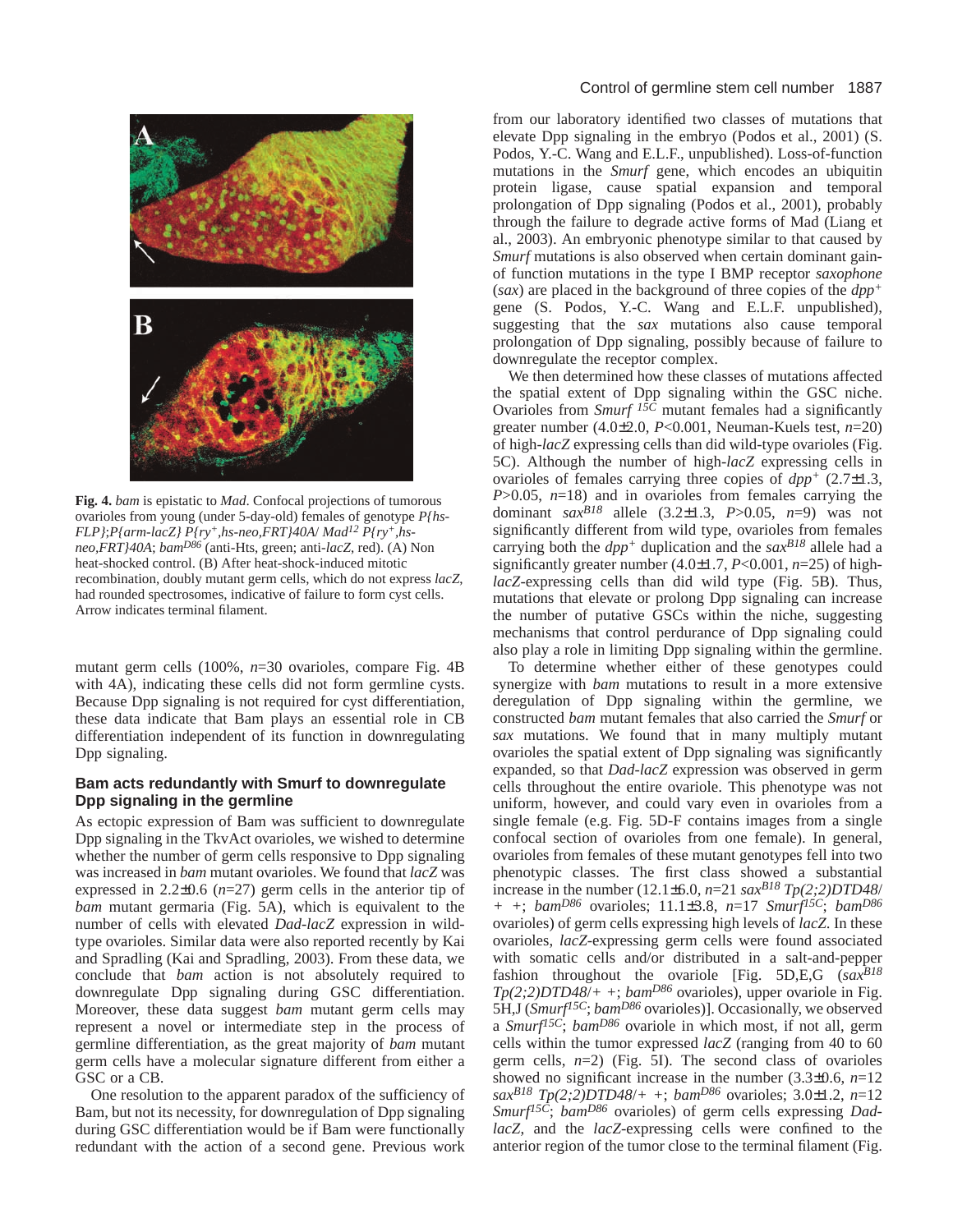#### 1888 Development 131 (9) New York Structure and Structure and Structure and Structure article and Structure article

![](_page_7_Figure_2.jpeg)

5F, a *saxB18 Tp(2;2)DTD48*/*+ +*; *bamD86* ovariole; Fig. 5H lower ovariole, a *Smurf15C*; *bamD86* ovariole). Our data thus indicate that in both double mutants, unlike any of the single mutants, germ cells throughout the ovariole can be responsive to Dpp signaling. We conclude that during wild-type development Bam downregulates Dpp signaling during germline differentiation, but that its activity is functionally redundant with certain components of the Dpp signaling pathway.

# **Discussion**

The prevalent model for Dpp action within the ovary is that it is a local niche signal whose activity is permissive for GSC maintenance. In this model, only GSCs within the niche are exposed to Dpp protein and removal of the CB from the niche lessens or eliminates exposure to the ligand. Moreover, the only postulated function of Dpp is to repress the transcription of *bam* within the GSCs. The data presented in this paper reveal additional aspects of Dpp function in GSC maintenance. Our results strongly suggest that Dpp ligand is not restricted to the **Fig. 5.** Bam acts redundantly with Dpp signaling components to downregulate Dpp signal transduction (anti-*lacZ*, green; anti-Hts, red). (A-C,G-J) Confocal projections of ovarioles from one- to two-day-old females; (D-F) three images from a single confocal section of a female of the same age. (A) A germarium of an ovariole from a *bamD86 P{lacZ}DadP1883*/*bamD86* female showing that *Dad*-*lacZ* expression is confined to germ cells in the anterior tip of the germarium. (B) A germarium of ovariole from *saxB18 Tp(2;2)DTD48*/*+ +; P{lacZ}DadP1883*/+ female. (C) A germarium of ovariole from *Smurf15C; bamD86 P{lacZ}DadP1883*/+ female. (D-G) Ovarioles from females of genotype *saxB18 Tp(2;2)DTD48*/*+ +*; *bamD86 P{lacZ}DadP1883*/*bamD86*. (D-F) Three images from a single confocal section, illustrating the variability of the extent and intensity of *Dad*-*lacZ* expression: (D) posterior part of the ovariole with at least 20 germ cells that have high-level *DadlacZ* expression; (E) ovariole in which many germ cells express intermediate levels of *Dad*-*lacZ*; (F) ovariole with *Dad*-*lacZ* expression only in germ cells at anterior tip. (G) Expression of *Dad*-*lacZ* in germ cells scattered in salt-and-pepper fashion throughout ovariole. (H-J) Ovarioles from *Smurf15C*; *bamD86 P{lacZ}DadP1883*/*bamD86* females. (H) Upper ovariole, expression of *Dad*-*lacZ* throughout ovariole in germ cells adjacent to somatic cells. Lower ovariole, expression of *DadlacZ* in approximately five cells at anterior tip of germarium. (I) An ovariole containing at least 40 *Dad*-*lacZ* positive germ cells. (J) Expression of *Dad*-*lacZ* throughout ovariole in a saltand-pepper fashion. In all panels, arrow indicates anterior tip of the germarium, brackets indicate germ cells expressing *DadlacZ*.

niche but rather is present throughout the anterior germarium. We present data that the observed specificity of Dpp signaling to the GSCs and CBs is due to functionally redundant mechanisms that operate in the germline to actively downregulate Dpp signaling during GSC differentiation. One of these mechanisms is Bam itself, thus establishing a negative feedback loop between the actions of the two genes. Our findings indicate GSC differentiation is correlated with downregulation of Dpp signaling, raising the possibility that Dpp signaling

plays an active role in GSC maintenance, and that GSC differentiation requires both the presence of Bam and the absence of Dpp signaling.

# **Model for control of Dpp signaling within the germline**

If GSCs and CBs are exposed to equivalent amounts of Dpp protein, as is suggested by both the transcription pattern of the Dpp gene (Xie and Spradling, 2000) and the expression of *Dad*-*lacZ* in the CpCs of the niche and the ISCs posterior to the niche, then it is likely that the observed reduction in *DadlacZ* expression between the GSC and the CB results from intracellular modulation of the strength of the Dpp signal. One hallmark of the GSC is its invariant plane of division. We propose that the differential Dpp signaling between the GSC and CB sign results from an intracellular modulation of Dpp signal strength between the two daughter cells, either by the asymmetric segregation of one or more cellular components that modulate Dpp signaling, or by loss of a contact-based niche signal that elevates Dpp signaling preferentially within the GSCs. Removal of the CB cell from the niche thus results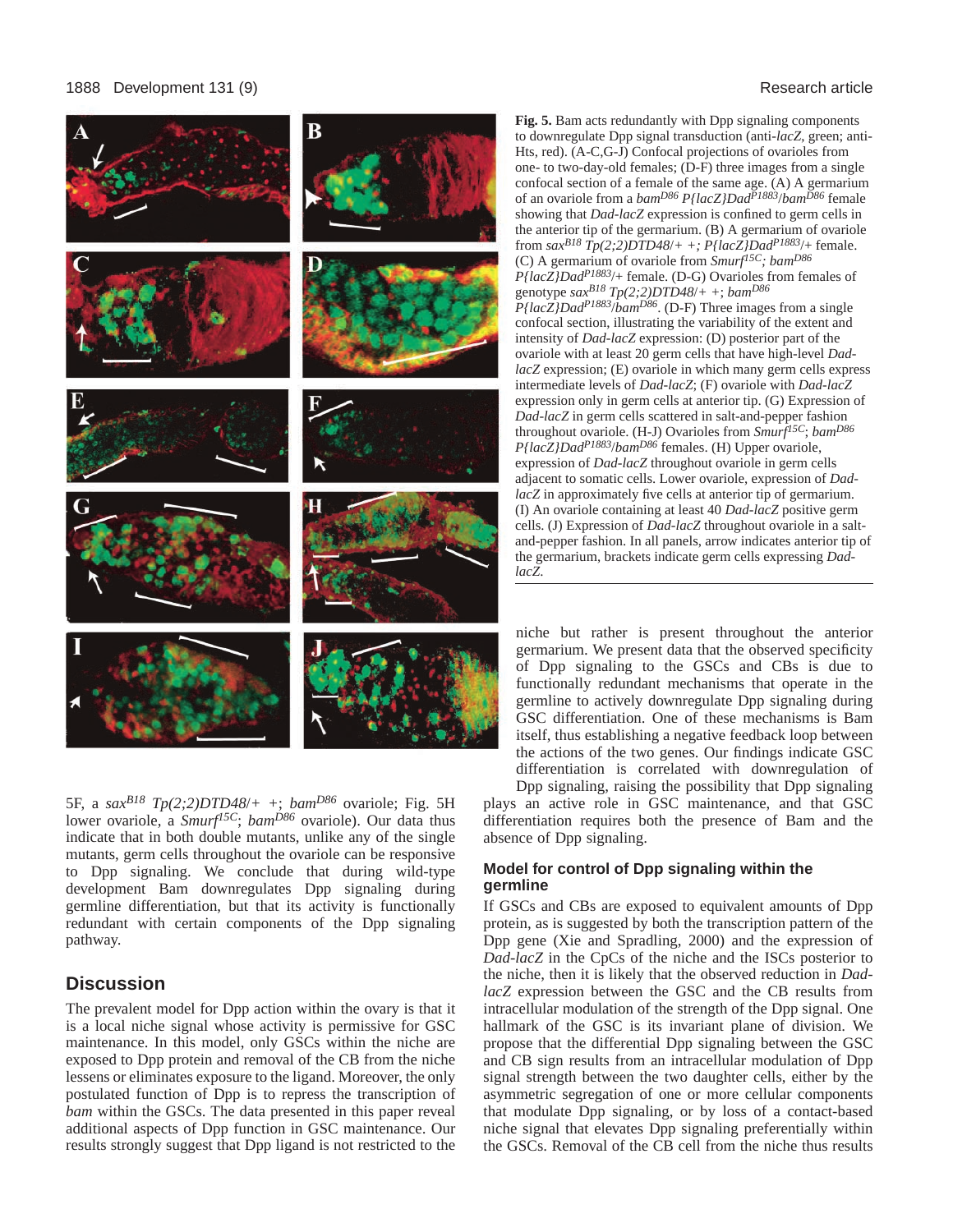in partial downregulation of Dpp signaling. A lower level of Dpp signaling in the CB cell results in the transcription of Bam, which plays multiple roles in CB differentiation, one of which is to cause the daughters of the CB cell to become refractory to further Dpp signaling. Thus, sequential regulatory mechanisms cooperate to ensure an irreversible change in the fate of the GSC cell within two generations (Fig. 6).

# **Smurf and sax mutations prolong Dpp signaling in the niche**

Loss-of-function mutations in *Smurf* and gain-of-function mutations in *sax* increase the number of GSCs, suggesting they may perturb the proposed intracellular modulation of Dpp signaling that occurs between the GSC and CB. However, these data are not sufficient to determine whether this proposed modulatory pathway acts through direct regulation of the functions of one or both of these gene products, or whether the proposed pathway acts in parallel to these genes. In the embryo, loss of *Smurf* activity results in a ligand-dependent elevation of Dpp signaling that has greater, but not indefinite, perdurance (Podos et al., 2001), suggesting that Dpp signaling in *Smurf* mutants, and by inference *sax* mutants, is still responsive both to the amount of ligand and to the presence of other negative regulatory mechanisms. In the ovary, the *DadlacZ*-expressing germ cells in the *Smurf* and *sax* mutants (Fig. 5B,C) fill the region of the anterior germarium that roughly corresponds to the spatial extent of *Dad*-*lacZ* expression in the somatic cells of region 1 and 2A of a wild-type germarium (Fig. 1C,D), suggesting that potentially all germ cells in region 1 and 2A of the *Smurf* and *sax* germaria are equally and fully responsive to the Dpp ligand. We propose that GSCs in the *Smurf* and *sax* germaria ultimately undergo normal differentiation because in the more posterior regions of the germaria the amount of Dpp ligand may be reduced to a level that allows *bam* transcription, which further reduces Dpp signaling and causes cyst differentiation.

### **Bam downregulates Dpp signaling downstream of receptor activation**

The reduction in Dpp signaling between the GSC and the CB releases Bam from Dpp-dependent transcriptional repression (Chen and McKearin, 2003b), and we have shown that one, but not the only, function of Bam is to downregulate Dpp signaling downstream of receptor activation prior to overt GSC differentiation. This is the first molecular action ascribed to Bam, and these data could provide an entry point to elucidate the biochemical basis of the function of Bam in CB differentiation. Further work will be necessary to determine whether the action of Bam on the Dpp pathway is direct or indirect, whether Bam action results in the reduction or complete elimination of Dpp signaling in the developing cysts, and which step in the intracellular Dpp signal transduction pathway or expression of Dpp target genes is affected by Bam action. However, it is possible that initial insights into Bam function can be made by comparing the thresholds for Dpp signaling readouts in the developing wing disc of the larva to the data we and others have obtained in the germarium. In the wing disc, Dpp diffuses from a limited source to form a gradient throughout the disc that displays different thresholds for multiple signaling readouts. Specifically, *Dad*-*lacZ* is transcribed in response to high and intermediate levels of Dpp,

![](_page_8_Figure_6.jpeg)

**Fig. 6.** Model for the regulation of Dpp signaling in the GSC and CBs. See text for details.

but does not respond to the lowest levels of ligand (Minami et al., 1999). An antibody exists that recognizes the active phosphorylated form of Mad, pMad (Persson et al., 1998). In the wing disc, high level staining with the pMad antibody is present in only a subset of cells that express high levels of *DadlacZ*, suggesting that in this tissue the pMad antibody is less sensitive to Dpp signaling than is *Dad*-*lacZ* expression (Minami et al., 1999; Tanimoto et al., 2000; Teleman and Cohen, 2000). Intriguingly, Gilboa et al. (Gilboa et al., 2003) recently reported that in the ovariole pMad staining is visible in the GSCs, CBs and the developing cysts. Because we never observe *Dad*-*lacZ* expression in the developing cysts, these results could suggest that the relative sensitivities of these two reagents are reversed within the germline. Alternatively, if the reagents have the same relative sensitivities in the two tissues, the data suggest that Bam could act, probably at a posttranscriptional level, to downregulate Dpp signaling downstream of Mad activation.

# **Functional redundancy in control of Dpp signaling in the germ line**

We have shown that the pattern of *Dad*-*lacZ* expression observed in the *Smurf; bam* and *sax*; *bam* double mutant ovarioles is qualitatively different from that observed in any of the single mutant ovarioles. Although *Dad*-*lacZ* expression is only observed at the anterior tip of the germarium of each single mutant, many, but not all, of the double mutant ovarioles contain germ cells throughout the ovariole that express high levels of *Dad*-*lacZ*. From these data, we conclude that two redundant pathways downregulate Dpp signaling in the germline, and that in the single mutants, the action of the remaining active pathway is sufficient to constrain Dpp responsiveness to the anterior tip of the germarium. However, we note that not all doubly mutant ovarioles display a spatial expansion of Dpp signaling, and that this variability can even be observed in ovarioles from a single female. We propose that the observed variability results because the *Smurf* and *sax* mutations have modulatory effects on Dpp signaling that are both dependent on the presence of ligand and are sensitive to additional mechanisms that downregulate Dpp signaling. In both the *Smurf*; *bam* and *sax*; *bam* ovarioles, the germ cells that